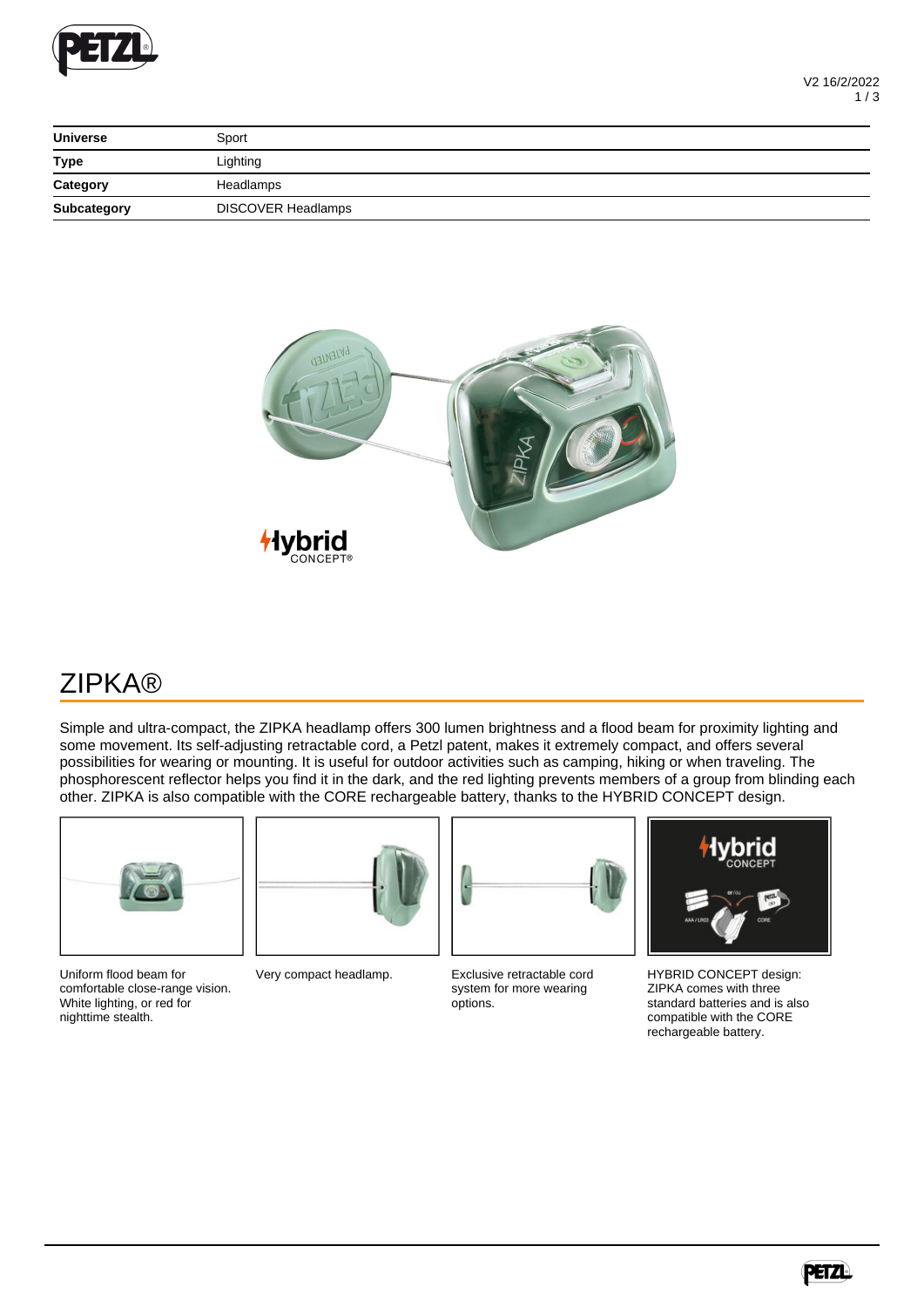| <b>Short Description</b> | Simple and ultra-compact headlamp for proximity lighting and some movement. 300 lumens                                                                                                                                                                                                                                                                                                                                                                                                                                                                                                                                                                                          |  |  |  |
|--------------------------|---------------------------------------------------------------------------------------------------------------------------------------------------------------------------------------------------------------------------------------------------------------------------------------------------------------------------------------------------------------------------------------------------------------------------------------------------------------------------------------------------------------------------------------------------------------------------------------------------------------------------------------------------------------------------------|--|--|--|
| <b>Selling Points</b>    | • Ultra-compact and lightweight: only 66 g<br>• Easy to carry and wear:<br>- self-adjusting retractable cord<br>- can be worn on the head, the wrist or attached to a tent pole, a bike frame<br>• Easy to use:<br>- three white lighting levels: proximity, movement and distance<br>- red lighting preserves night vision and prevents members of a group from blinding each other<br>- single button for quick and easy selection of brightness or light color<br>- HYBRID CONCEPT design: ZIPKA comes with three standard batteries and is also compatible with the CORE<br>rechargeable battery.<br>- phosphorescent reflector is useful for locating the lamp in the dark |  |  |  |
| <b>Specification</b>     | • Brightness: 300 lumens (ANSI/PLATO FL 1)<br>• Weight: 66g<br>• Beam pattern: flood<br>• Energy: Three AAA/LR03 batteries (included) or CORE rechargeable battery (available as accessory)<br>• Battery compatibility: alkaline, lithium or Ni-MH rechargeable<br>$O = 4H_{1} + 4H_{2} + 4H_{3} + 4H_{4}$                                                                                                                                                                                                                                                                                                                                                                      |  |  |  |

- Certification(s): CE
- Watertightness: IPX4 (weather-resistant)

## **Lighting performance**

| Lighting performance as defined by the ANSI/PLATO FL 1 protocol |                        |                    |                            |                  |                |  |
|-----------------------------------------------------------------|------------------------|--------------------|----------------------------|------------------|----------------|--|
| Lighting color                                                  | <b>Lighting levels</b> | <b>Brightness</b>  | <b>Distance</b>            | <b>Burn time</b> | <b>Reserve</b> |  |
|                                                                 | <b>MAX BURN TIME</b>   | $6 \, \text{Im}$   | 10 <sub>m</sub>            | 120 h            |                |  |
| white                                                           | <b>MAX STANDARD</b>    | $100 \, \text{Im}$ | 40 m                       | 9 h              | 30 h           |  |
|                                                                 | <b>MAX POWER</b>       | 300 lm             | 65 m                       | 2 h              | 40 h           |  |
|                                                                 | continuous             | $2 \, \text{Im}$   | 5 <sub>m</sub>             | 60 h             |                |  |
| red                                                             | strobe                 |                    | visible at 700 m for 400 h |                  |                |  |